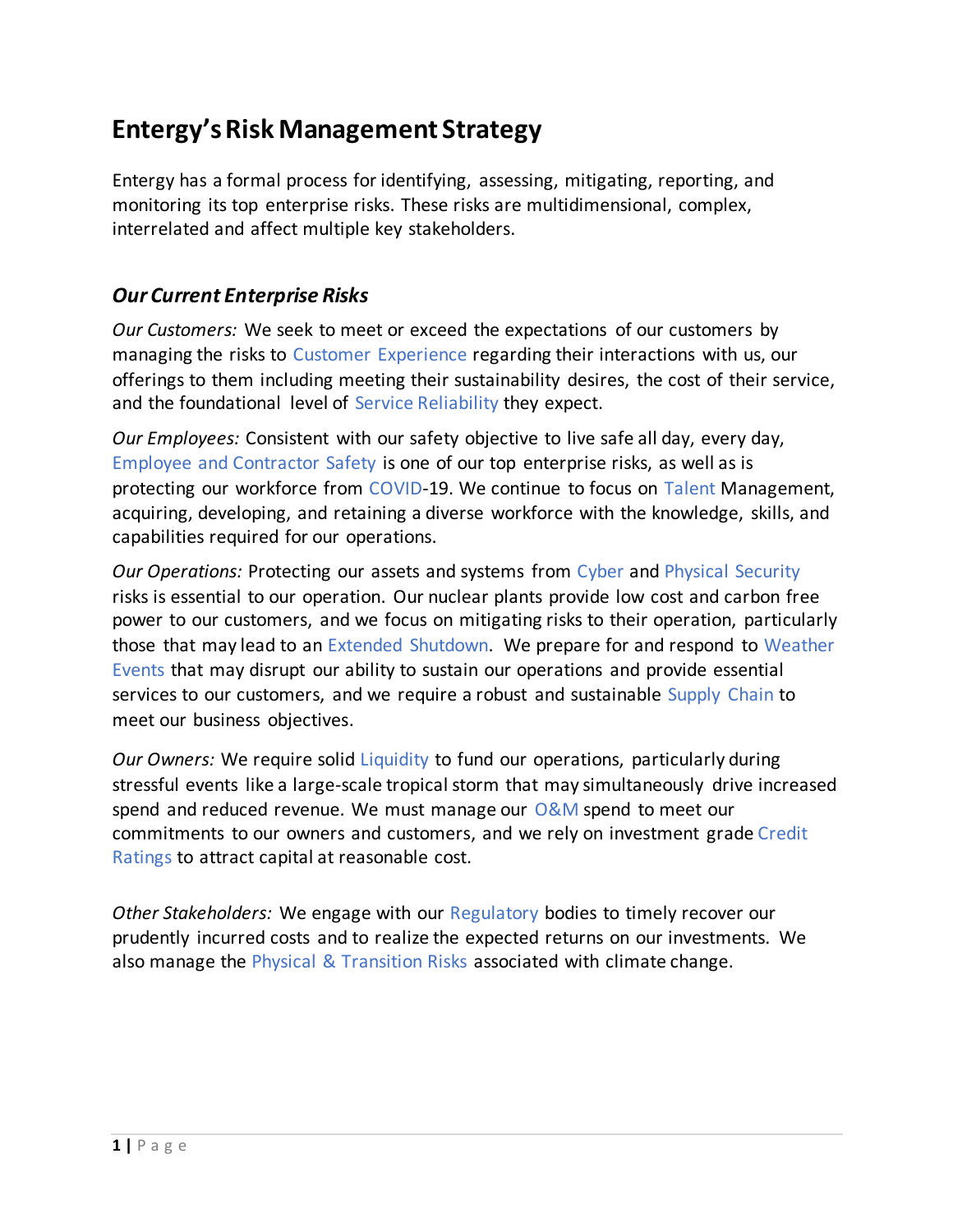## *Execution risk*

To manage the challenges to executing major initiatives and large projects intended to further our strategy, Entergy has a Major Initiative Execution Risk process that tracks the risks to achieving the objectives of those initiatives, including delivering on scope and meeting schedule and cost commitments.

### *Our ERM Process*

#### *Risk Identification*

The ERM function continually engages with leaders across the company to identify enterprise risks.

#### *Risk Assessment Criteria*

ERM's Risk Assessment methodology currently considers three factors: Likelihood (the probability that the event materializes), Impact (magnitude of the event should it materialize), and Velocity (speed at which the event would be realized). Entergy has developed five-point risk scales for each of those factors and uses these scales to grade each factor from 1 (Very Low) to 5 (Very High) and to derive a risk score as the product of all three. The risks are further segregated by risk score into one of four risk status i.e., Low, Medium, Medium High or High.

The risk assessment process also includes assessments of the interdependencies among the risks. This reveals the risks that are highly active (affecting many other risks) which is useful for optimizing risk response.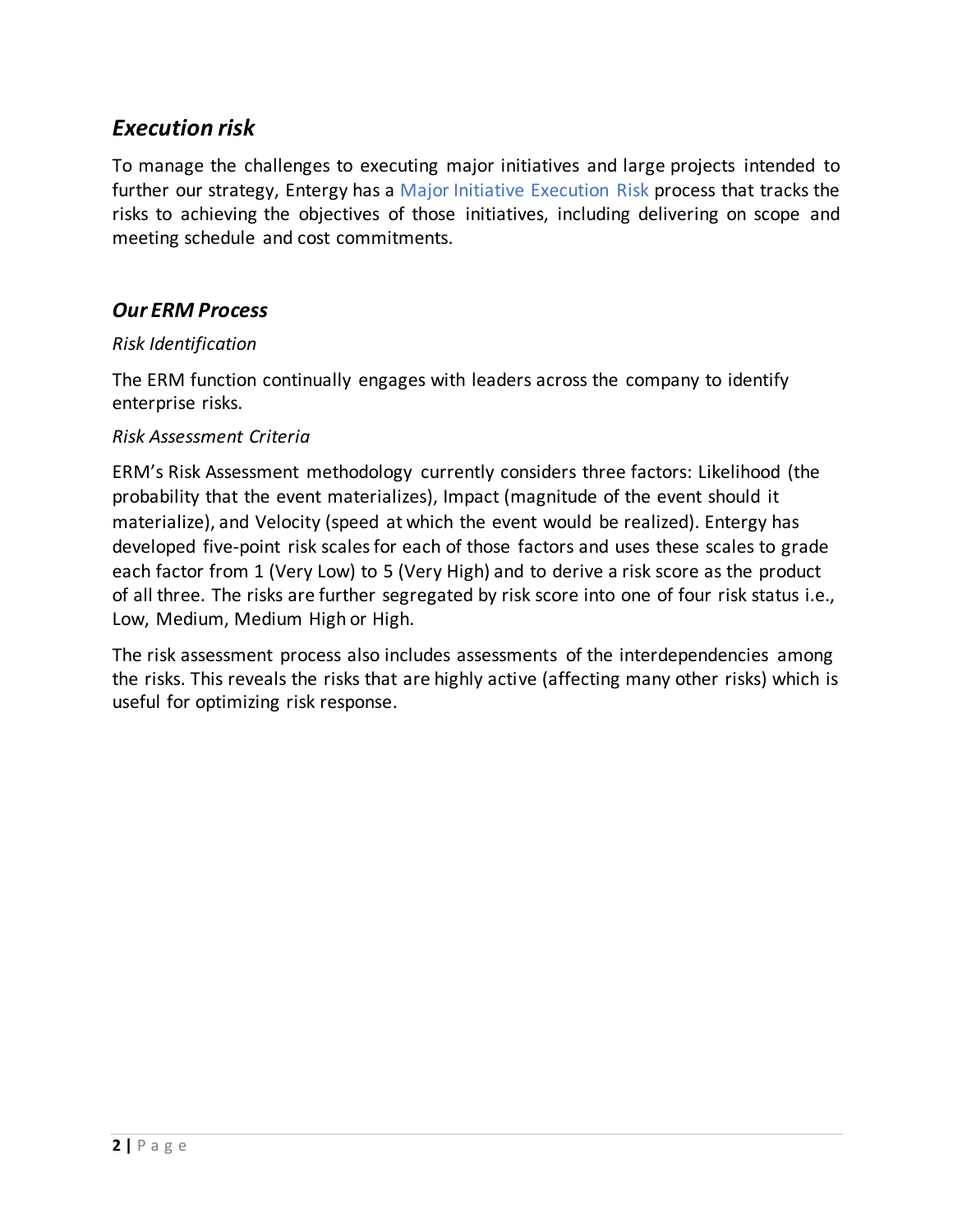|                                         |  |             | <b>Risk Assessments</b> |               |                     |                                                          |
|-----------------------------------------|--|-------------|-------------------------|---------------|---------------------|----------------------------------------------------------|
|                                         |  | <b>Risk</b> | Likelihood              | Impact        | <b>Velocity</b>     | <b>Risk Score</b><br>(Likelihood * Impact *<br>Velocity) |
| e Range<br>Max<br>20<br>40<br>63<br>125 |  | Risk 1      | Low(2)                  | High $(4)$    | Extremely Rapid (5) | 40                                                       |
|                                         |  | Risk 2      | Low(2)                  | High $(4)$    | Rapid (3)           | 24                                                       |
|                                         |  | Risk 3      | Very High (5)           | Medium (3)    | Rapid (3)           | 45                                                       |
|                                         |  | Risk 4      | Medium (3)              | Medium (3)    | Moderate (2)        | 18                                                       |
|                                         |  | Risk 5      | High $(4)$              | High $(4)$    | Very Rapid (4)      | 64                                                       |
|                                         |  | Risk 6      | Very High (5)           | High $(4)$    | Very Rapid (4)      | 80                                                       |
|                                         |  | Risk 7      | High $(4)$              | Very High (5) | Extremely Rapid (5) | 100                                                      |
|                                         |  | Risk 8      | Very Low (1)            | High $(4)$    | Extremely Rapid (5) | 20                                                       |
|                                         |  | Risk 9      | Low(2)                  | Very High (5) | Extremely Rapid (5) | 50                                                       |
|                                         |  | Risk 10     | Medium (3)              | High $(4)$    | Rapid (3)           | 36                                                       |
|                                         |  | Risk 11     | Medium (3)              | Very High (5) | Moderate (2)        | 30                                                       |
|                                         |  | Risk 12     | High $(4)$              | Medium (3)    | Moderate (2)        | 24                                                       |
|                                         |  | Risk 13     | Very High (5)           | Medium (3)    | Rapid (3)           | 45                                                       |
|                                         |  | Risk 14     | Low(2)                  | Very High (5) | Rapid (3)           | 30                                                       |
|                                         |  | Risk 15     | Medium (3)              | High $(4)$    | Very Rapid (4)      | 48                                                       |
|                                         |  | Risk 16     | Very High (5)           | High $(4)$    | Rapid (3)           | 60                                                       |
|                                         |  | Risk 17     | High $(4)$              | Very High (5) | Rapid (3)           | 60                                                       |
|                                         |  | Risk 18     | Medium (3)              | Very High (5) | Moderate (2)        | 30                                                       |
|                                         |  | Risk 19     | Medium (3)              | Very High (5) | Slow (1)            | 15                                                       |

# **ERM Risk Assessments (Illustrative)**



#### *Risk Ownership*

Each Enterprise risk is formally owned by a member of the OCE and managed by a Risk Manager. Each risk is summarized on a card providing an overview of the risk, including current risk issues, mitigation strategies, key metrics and the current risk score. Entergy has an ERM Subcommittee comprised of Risk Owners and other subject matter experts. The committee is a venue for sharing risk information, validating risk assessments, and collaborating on risk treatment.

#### *Integration with Audit Plan*

Entergy's Audit team is currently using enterprise risk to influence the audit plan, and to get insight into what areas to consider. The integration of ERM has allowed Audit to better prioritize their work. Audit findings are also mapped to and reported by enterprise risk factors.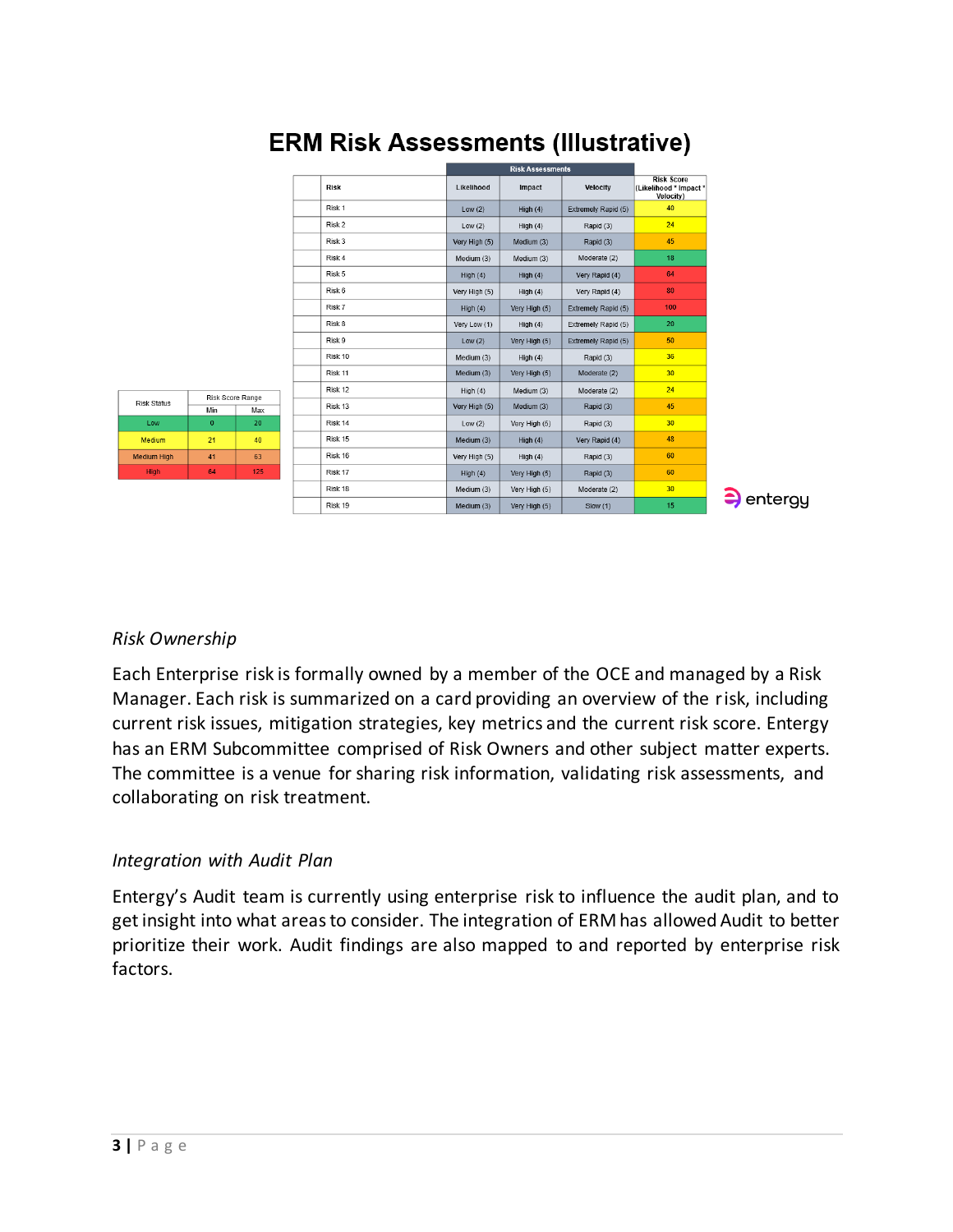

### *Integration of risk information and decision making*

We began identifying risk interdependencies to facilitate optimization of risk responses and link the capital plan to individual risk factors. Including ERM factors when making these capital choices allows for a more informed decision making.

#### *Risk Reporting*

The ERM function formally reports Enterprise Risks to the OCE and to the Audit Committee in January, May, July and October of each year. Each update summarizes the risk landscape and reports the overall risk score trend, changes in the risk assessments and risk themes.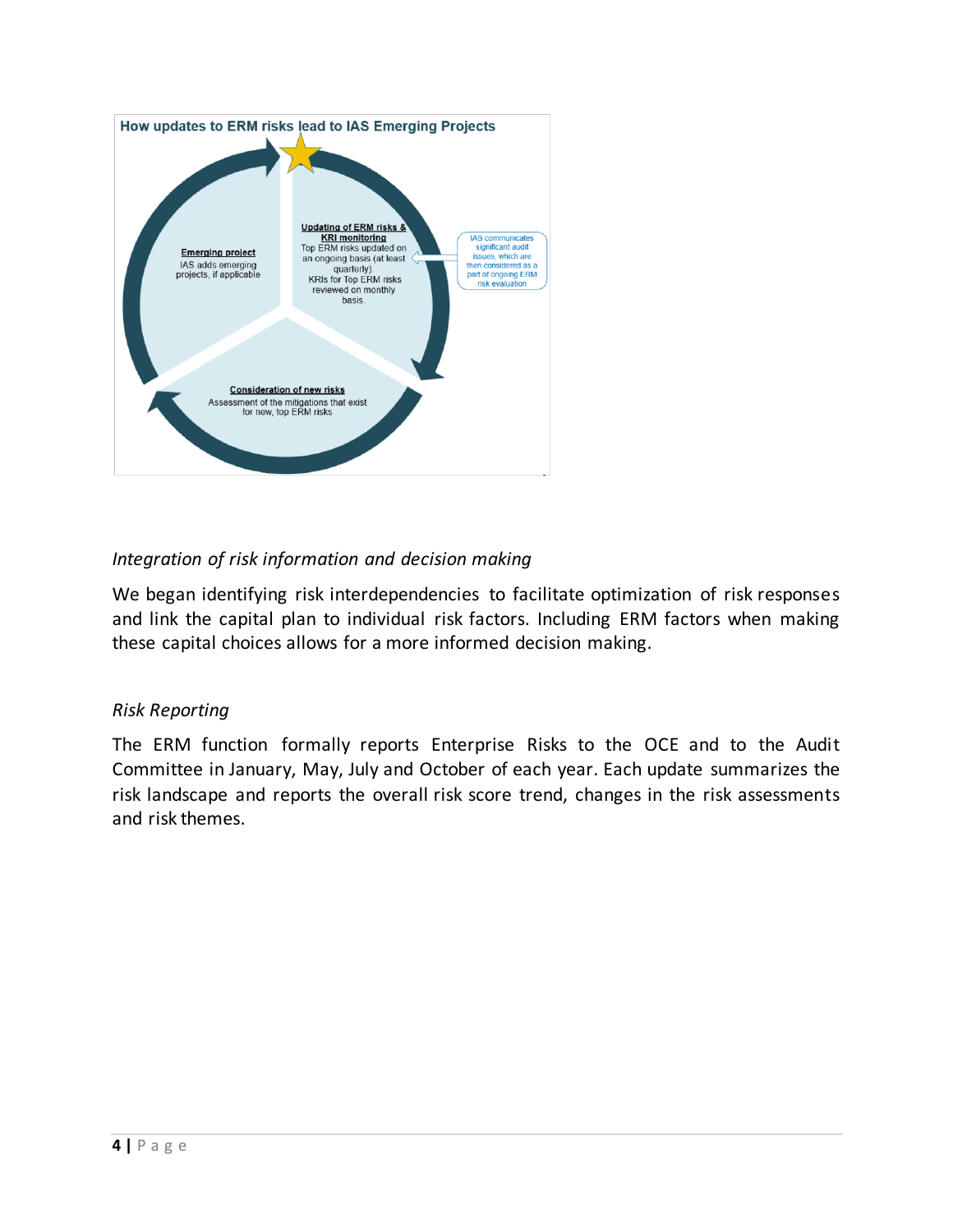

# **ERM Dashboard (Illustrative)**

#### *Maturity Assessment*

Entergy tracks ERM progress through periodic assessments of maturity. These assessments provide a gauge of the evolution of Entergy's risk management practices and suggests areas for enhancement.